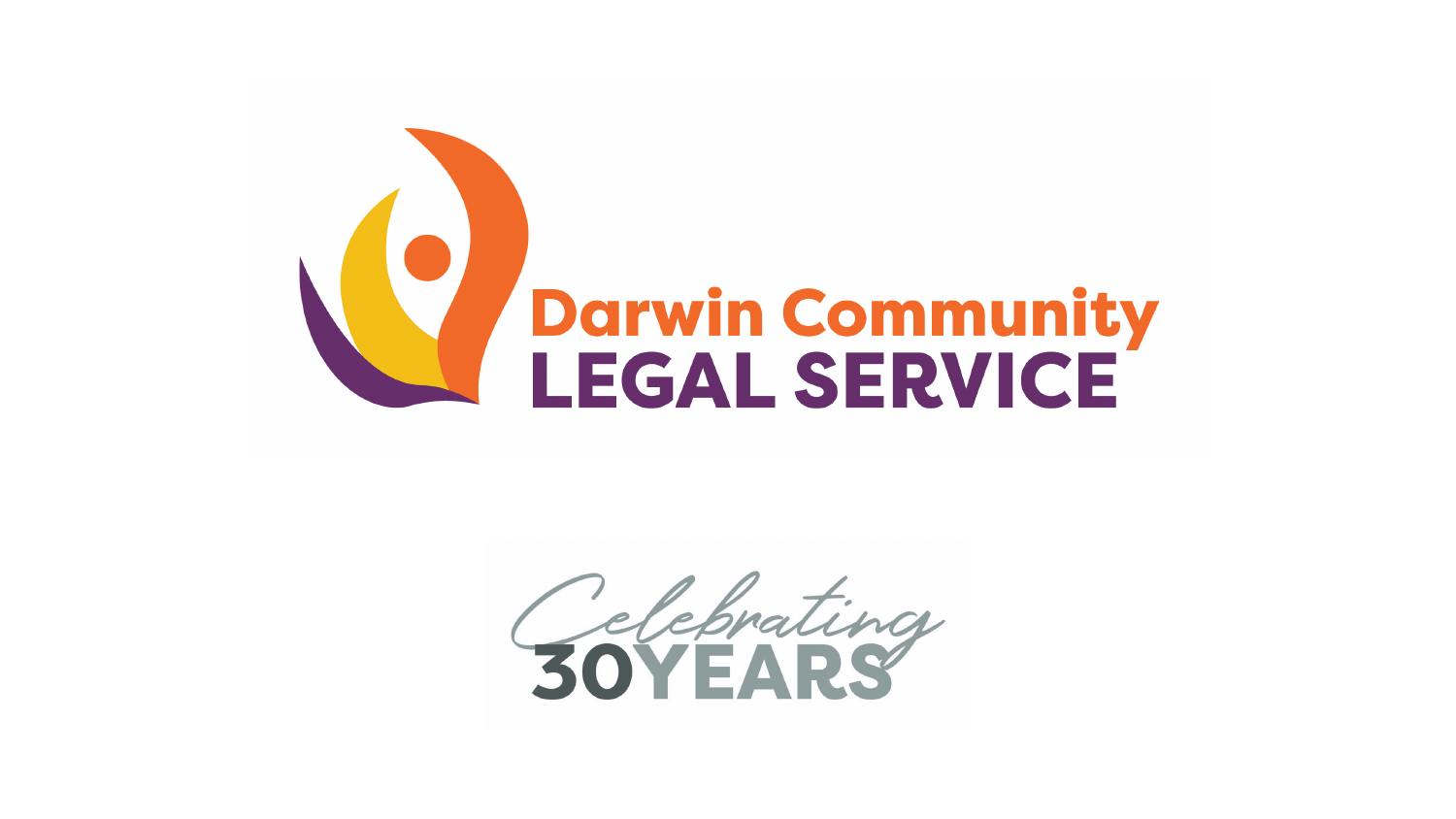**Other NT submissions to the Inquiry into the purpose, intent and adequacy of the Disability Support Pension**

DCLS operates on Larrakia country. We acknowledge the Larrakia people as the Traditional Owners of the Darwin region and pay our respects to Larrakia elders past and present. We are committed to a positive future for the Aboriginal community.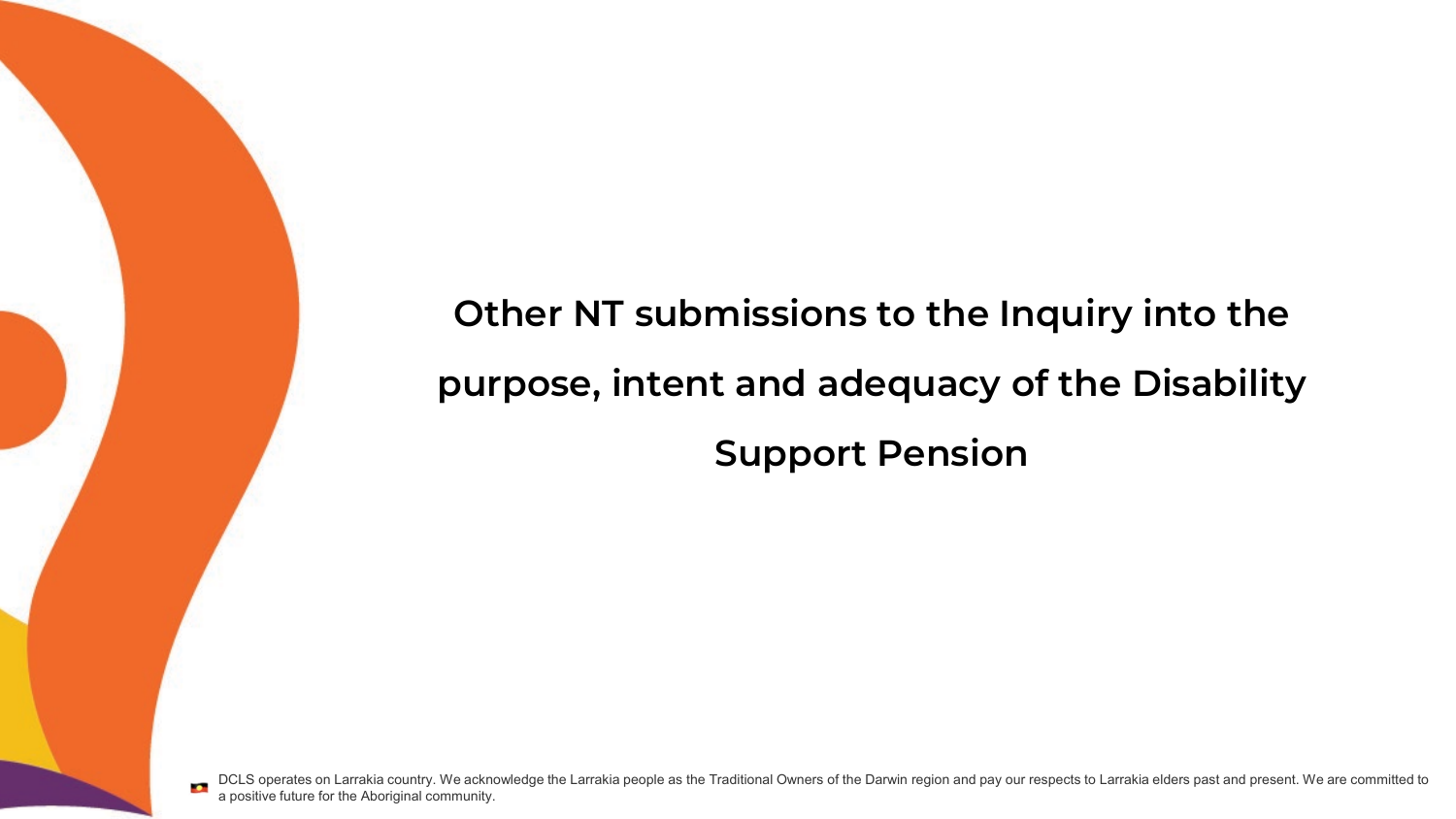## **WHO SUBMITTED?**

• Along with DCLS, *FIVE* other NT organisations submitted to the Inquiry







Danila Dilba



## Central Australian **Aboriginal Congress** ABORIGINAL CORPORATION | ICN 7823





North Australian Aboriginal Justice Agency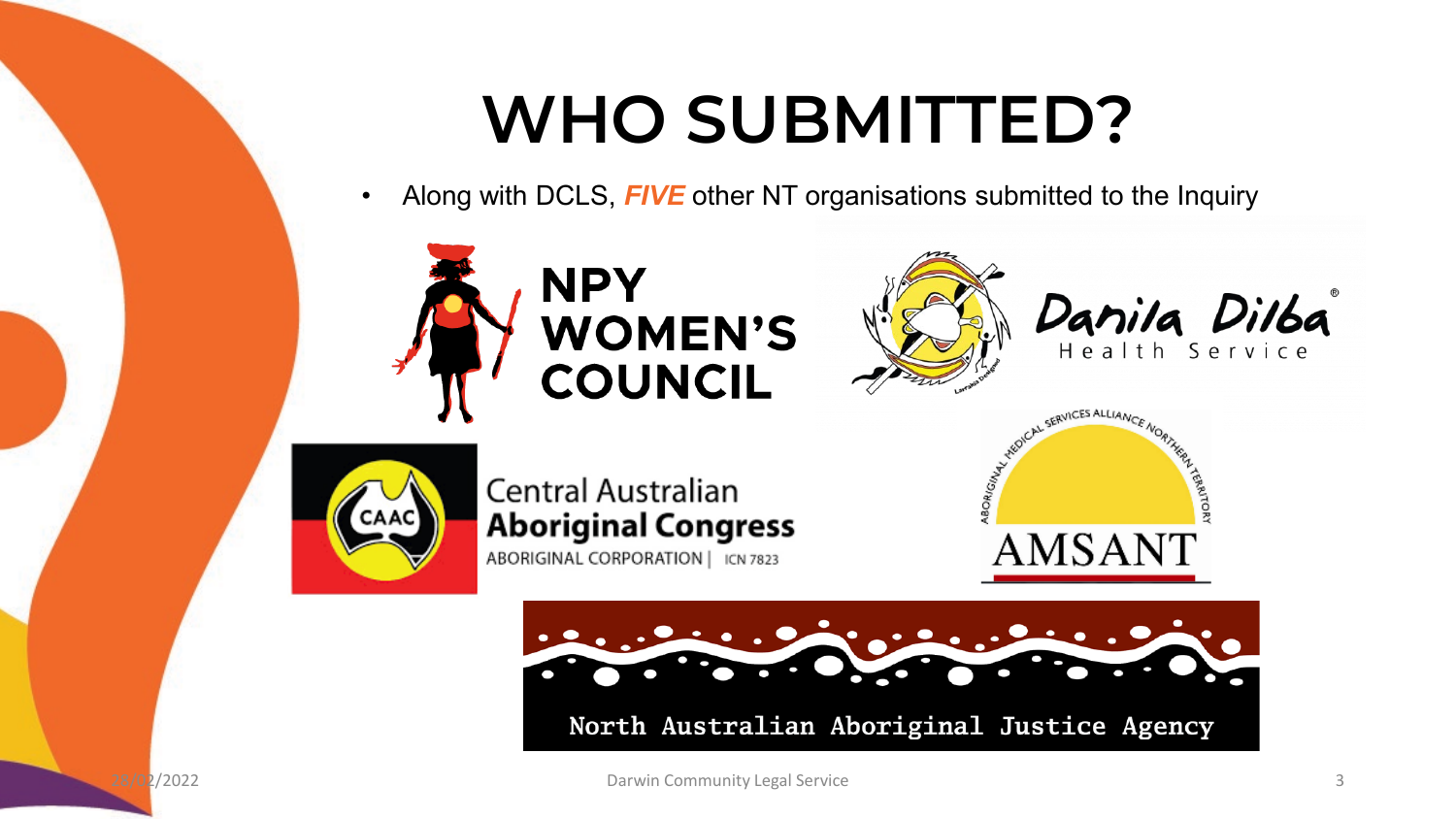## **KEY POINTS**

- DSP application process is too long, complex, and confusing leads to despondency and is designed to disincentivise application
	- Inconsistency in decision making
- Demanding and rigid disability assessment requirements are difficult to meet with limited access to health specialists in community
- Extensive application forms and processes are not culturally appropriate clients in community often speak English as third or fourth language and rarely have digital literacy skills
- Some clients on DSP are still not maintaining acceptable standard of living it needs to be raised
- Higher disability prevalence in rural NT, and the intersectionality of disadvantage that many Aboriginal clients with disability face, means DSP is even more important.